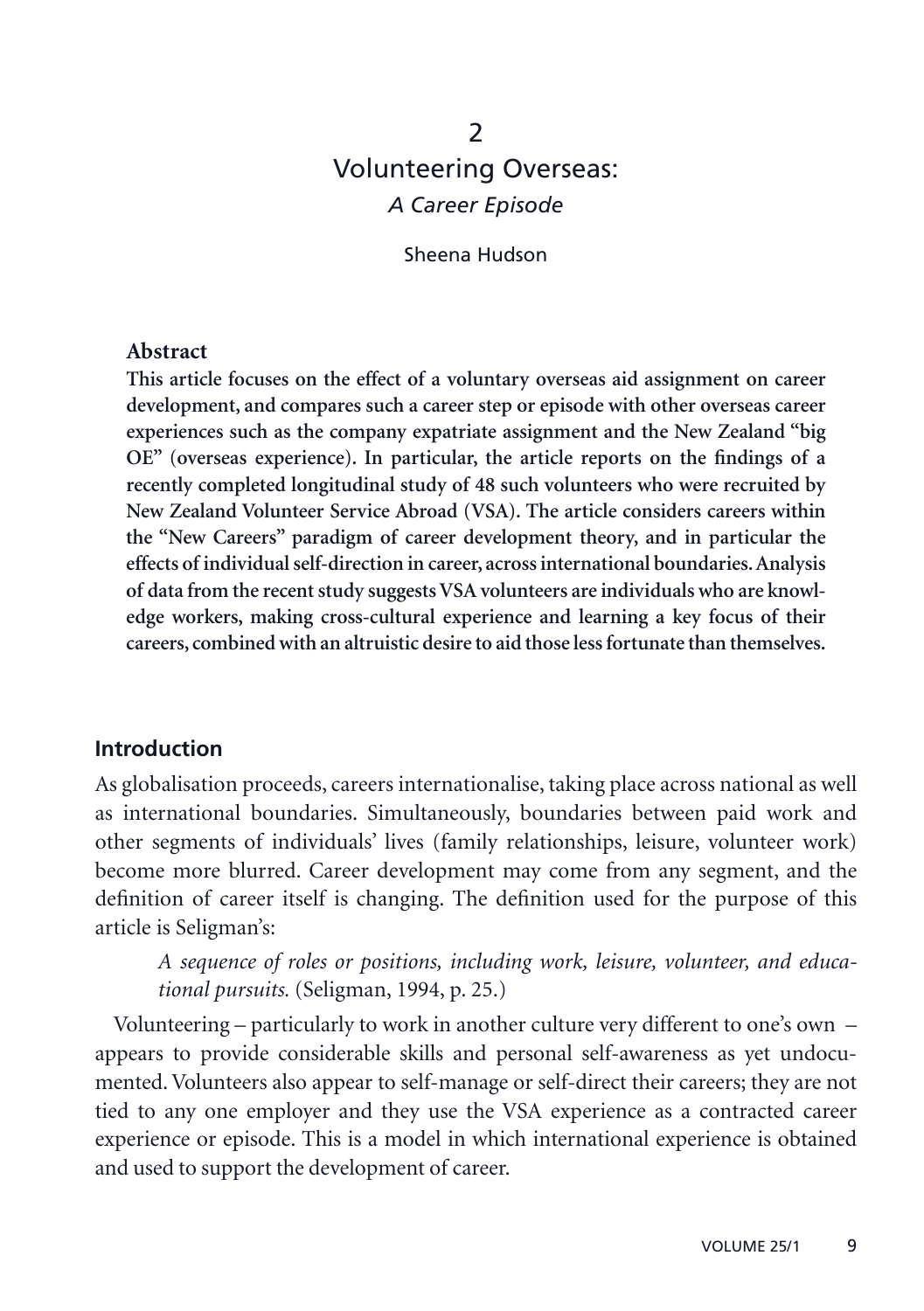### **Background of VSA**

Volunteer Service Abroad (VSA) is an international development agency based in New Zealand which recruits skilled New Zealanders to work with local communities and organisations in developing countries throughout Africa, Asia and the Pacific. On average 60–80 volunteers are in the field at any one time, with an age range of between 24 and 65 years. The type of assignment has changed over time; in the earlier years teaching was the predominant role, whereas today volunteers represent the whole spectrum of occupations. Recent volunteers have included an aviation expert, ESOL (English for Speakers of Other Languages) trainers, an environmental consultant, health specialists (a doctor, nurse tutor, midwife and physiotherapist), a plumber, a bee-keeper, a carpenter, an engineer, a small-business advisor, an HR (Human Resources) manager, a government economist, a lawyer and an IT (Information Technology) specialist.

Volunteers are recruited for their professional experience, their qualifications and their ability to share skills, knowledge and energy with the communities into which they are placed. They usually work in the field for two years, and their employers may be non-governmental, community-based, local or national government organisations.

### **Self-directed careers**

In their career behaviour, overseas volunteers appear to combine the common 21stcentury trends of career mobility, project careers, self-direction of career, boundarycrossing and intercultural experience in a unique and informative way. How far does this unique combination of features enable the expatriate volunteer experience to illuminate the understanding of careers, and how far does the experience enhance the careers of those who undertake it?

There is considerable literature (Birdseye & Hill, 1995; Oddou & Mendenhall, 1998; Porter & Tansky, 1999) regarding the expatriate/company experience working for organisations overseas (the "expatriate assignment" (EA) ). However, this literature tends to be framed in organisational psychology or Human Resource Management (HRM) terms rather than in individual psychology or individual career development terms, and ignores "self-direction" and "volunteer" aspects. In this literature the expatriate career experience is assumed to be subordinated to the goals of the multinational corporate sponsor and their employee. The expatriate employee takes up the overseas assignment as part of their in-company career development path. Overseas volunteers, however, appear to "self-manage" or "self-direct" their careers rather than be driven by HRM impositions.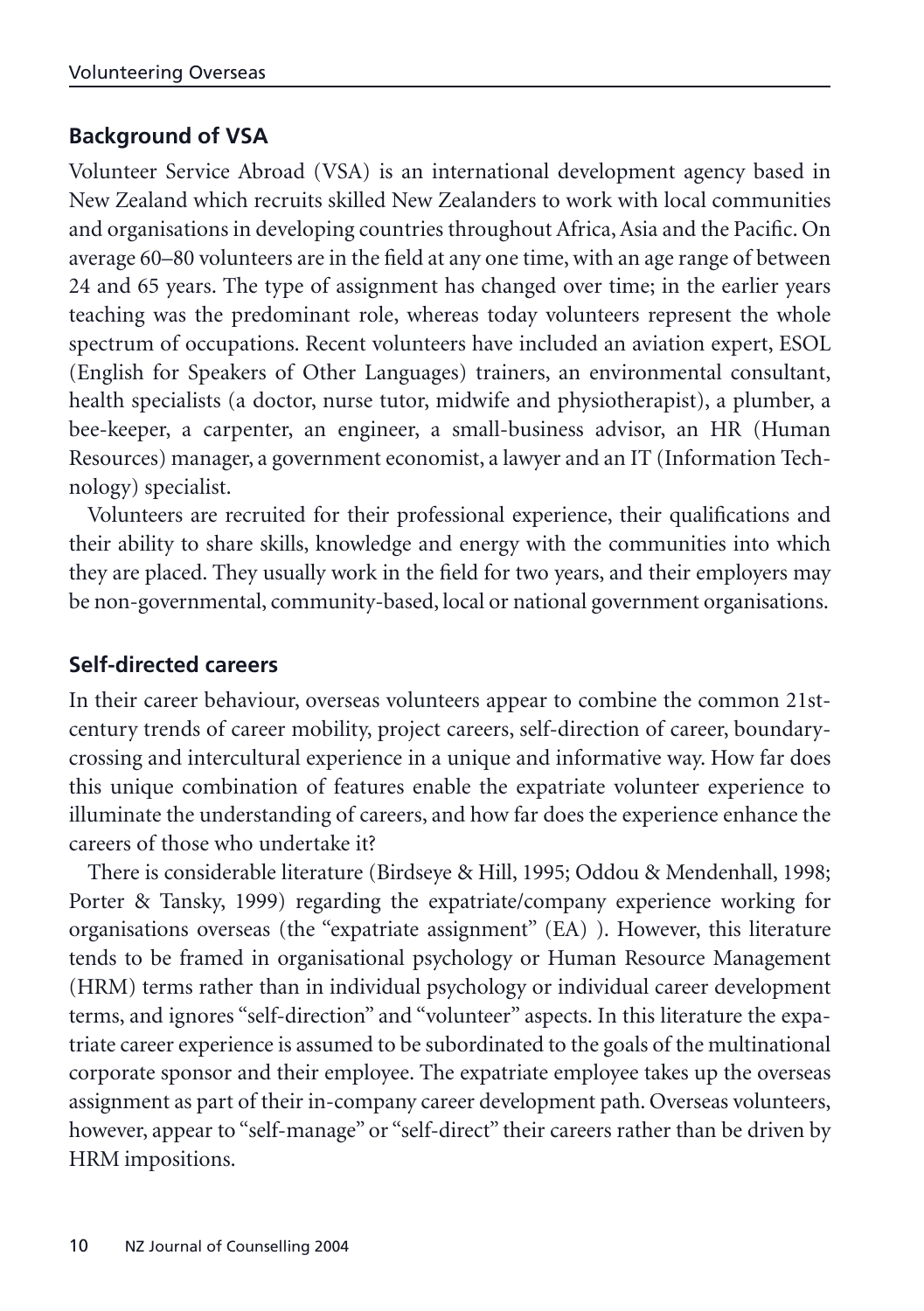There has also been research exploring the impact of the New Zealand "OE" (overseas experience) on career, and contrasting it with the company expatriate experience (Inkson et al., 1997). The comparison showed some similarities and many differences. Inkson et al. (1997) proposed the key characteristics of OE to be:

- 1. Cultural experience as important as work.
- 2. Geographical mobility.
- 3. Curiosity driven.
- 4. Personal learning agendas.
- 5. Individual is self-supporting.
- 6. Weak company attachments.

Individuals do not usually embark on OE as an exercise in work-career development. Cultural experience and geographical exploration are also sought, and individuals may take non-career-related employment as a way to enjoy further valued non-work experiences. The traveller is motivated by broad curiosity rather than specific goals and the learning agenda is improvised. The individual is largely self-supporting financially, although many social networks may be made, and although as an employee he or she may give good service the attachments formed are temporary and weak (Inkson et al., 1997).

The key differences from the characteristics of the expatriate company employee relate to the first of those listed above, and the last three. The OE experience is driven by the individual, who supports themselves rather than being supported by a company (as in the case of an expatriate employee), who chooses to go for a variety of reasons, the least of which is career driven, and who is mobile.

This article suggests that the VSA experience provides a slightly different model of career development, with some similarities to and many differences from these other overseas career experiences.

The case material below comes from a recent longitudinal study of VSA volunteers which included: exploration of the careers of a cohort of volunteers, their motivation and the perceived effect of the VSA experience on their career competencies and future career direction (Hudson, 2004).

The study showed that the individual gained new skills, expertise and knowledge – both tacit and explicit – of self, culture and work. They were also aware of changes in values, which might affect motivation for future career choices.

#### **Comparison of overseas experiences**

The material in the following reports responds in turn to perceived differences of the VSA career experience when compared with an EA assignment or the New Zealand OE experience, as shown in Table 1.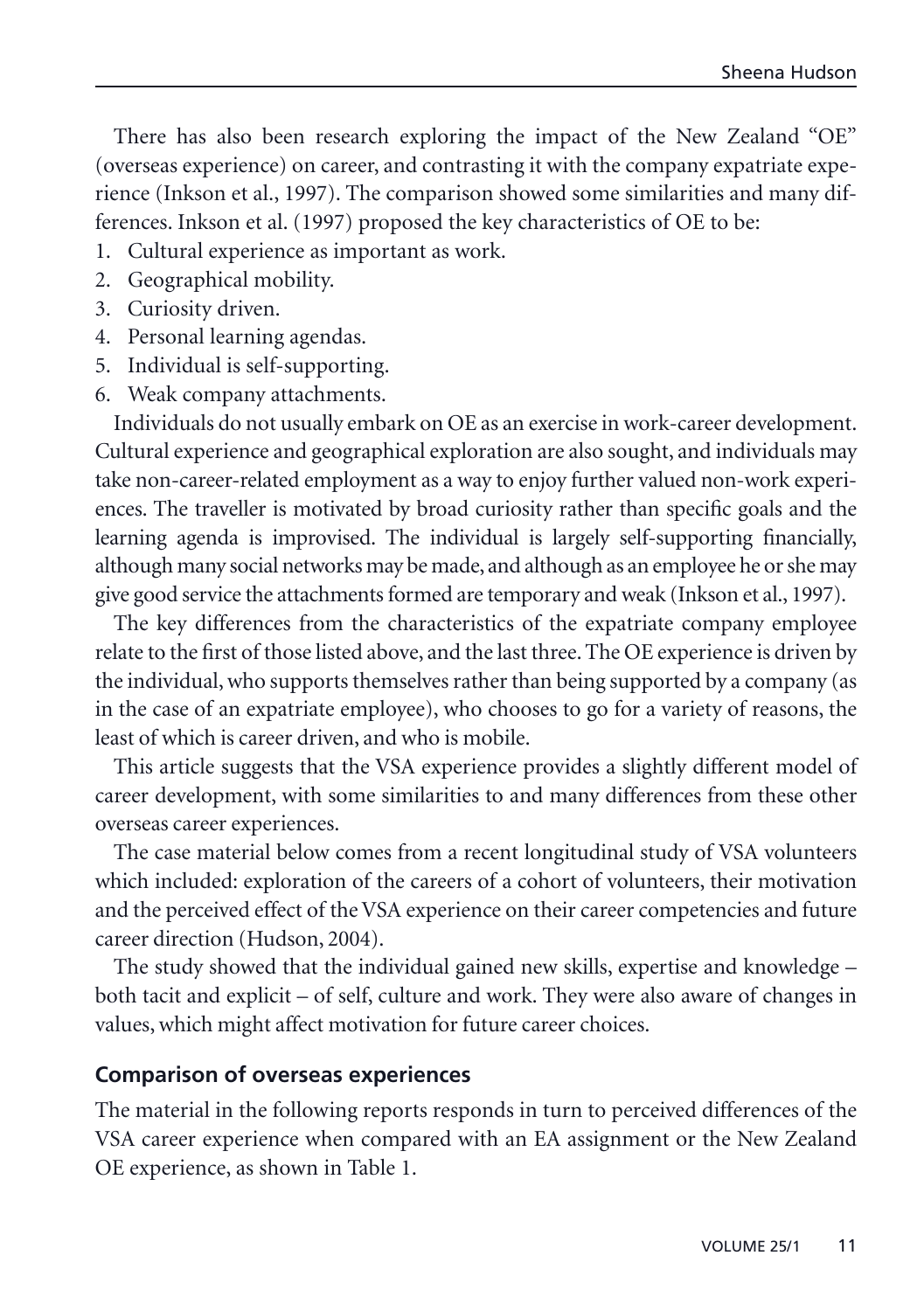| Compared areas               | EA                    | <b>VSA</b>                     | OE                  |
|------------------------------|-----------------------|--------------------------------|---------------------|
| Initiation                   | Company               | Individual/partner org.        | Individual          |
| Goals                        | Company projects      | Partner org. projects          | Individual          |
| Funding                      | Company               | Personal savings/<br>allowance | Personal savings    |
| Career type                  | Organisational career | Boundaryless career            | Boundaryless career |
| Cross-cultural<br>experience | Significant           | Significant                    | Very significant    |
| Research literature          | Large                 | Little                         | Little              |

#### **Table 1: Contrasting qualities of EA, VSA assignment and OE**

### **Initiation**

These are different between the EA and the other two career experiences. As noted previously, the EA is taken up in response to a company's direction and there is an expectation that the employee will continue to work for the company on their return (Birdseye & Hill, 1995; Oddou, 1991). In contrast, both the OE and the VSA experiences are self-initiated, and in turn re-entry to New Zealand or another overseas post involves further "enacting" of the individual's career (Weick, 1996).

### **Goals**

The goals for the individual on an EA are usually set out as part of the company's business plan and the individual may have very little input into them. The goals for the OE individual and the VSA volunteer have some similarity, but the altruistic goal of volunteering one's knowledge and expertise is unique to the VSA volunteer. Once the volunteer is working for the partner organisation they may be tied to the goals of that organisation, and may then be more like the EA individual.

Those starting out on their OE are motivated to "explore and learn" (Inkson et al., 1997). In the VSA cohort, studied motivations included:

1. The **right time**, described as:

*And all these things just slotted into place and suddenly I thought, Yeah I can go. Just the timing of the whole thing and I've basically got a two-year time slot now which I'm using up, before other commitments start hitting me.*

An educational administrator going to Cambodia.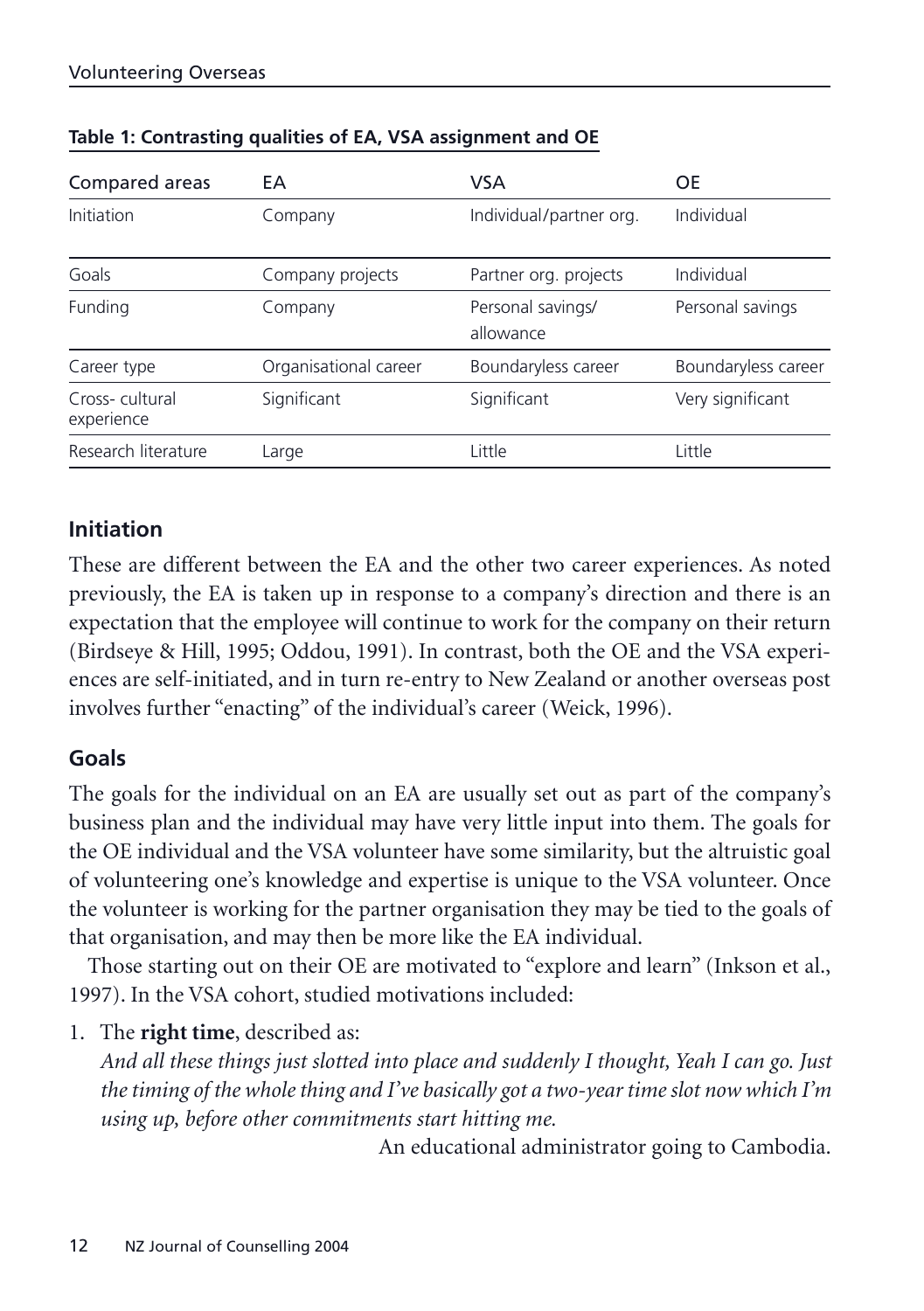#### 2. **Altruism**, suggested as:

*I always … well even when I was at school I had some kind of altruistic desire to do something. And you look back at it now and think how naïve and simple, but I think there was something in there because … and I somehow knew this was a good thing and a right thing and it also seemed like a really interesting, fascinating thing to get into.*

An IT consultant going to Vanuatu.

#### 3. A search for **meaning in life/career**:

*At the moment I am working for clients, to make them more money and there is nothing that really draws me. I don't really get a huge amount of enjoyment out of it, yeah, it is hard to explain.* A tax consultant going to Bhutan.

4. **Challenge and adventure** for the volunteers was expressed as a physical, psychological, or career challenge, in comments such as: *Could be I am doing this for me…em…because I need to re-affirm, I need to push myself a little bit over the edge and see what happens.*

A desktop publisher going to Laos.

5. **An alternative cultural experience** was a motivation that appeared to meet a cultural challenge:

*The chance to experience this sort of immersion in a society that is so different from our own.* A business advisor going to South Africa.

6. **A lifetime dream**. For some older volunteers it was something they had wanted to do for a long time:

*I had this dream of going for nearly 30 years, not explicitly working for VSA but either VSA or World Vision or something like that. It has been a long-time dream.*

A business advisor going to the Solomons.

7. **A deliberate career stepping stone**. For some younger and mid-life volunteers the assignment was seen as a deliberate career move.

*And I think it is a really good stepping stone to lots of places I'd quite like to work in, and they need the experience of working in a developing country.*

A lawyer going to the Solomons.

In choosing to work overseas in a challenging environment for a period of two years, volunteers appear to fit well with career theories which suggest that they are "enacting" their careers and have a "protean" career orientation (Briscoe & Hall, 2002). They are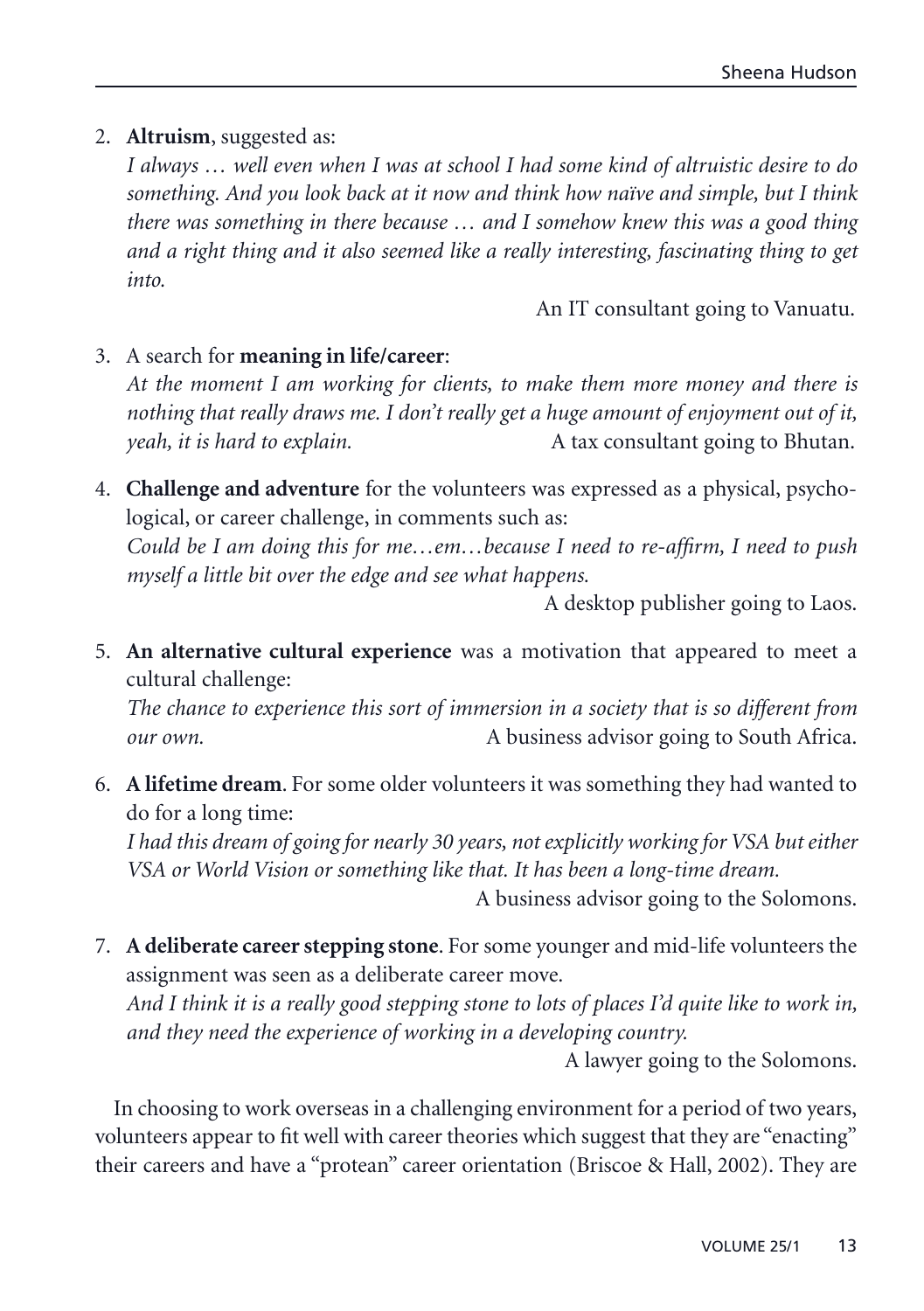not tied to an organisational career path; they appear to have values, which put service and/or challenge and adventure before financial gain for at least two years.VSA acts as a "broker" between the volunteer and the employing agency, government or nongovernment aid organisation. It is very much up to the volunteer to build the relationship and to negotiate how the work will be done.

## **Funding**

While the expatriate assignment (EA) is frequently well paid, with extra overseas allowances, the OE careerist usually does any type of job to fund their travel, while the VSA volunteer has their travel to and from the country of their assignment and is paid a living allowance comparable to that of their local co-workers. This is a major difference between the EA and the other two models; the rewards for the individual going on their OE or on a VSA assignment are not monetary.

### **Career type**

Expatriate assignments are within organisations, and the employee may see the EA as a career step within their organisation. Those on their OE and the VSA volunteers appear to fit some of the emphases that Arthur (1994) describes in his definition of the "boundaryless career": their careers may "draw validation and marketability from outside their present employer"; some may be "sustained by extra-organisational career boundaries"; there may be "no hierarchical reporting", and there is no advancement. Indeed, many volunteers reject other career opportunities for personal reasons, and many want "independence from organisational career principles". With the phenomenon of downsizing of companies and outsourcing or contracting of work, individuals who are comfortable in such a "boundaryless" career world may be at an advantage.

### **Cross-cultural experience**

Although there appear to be similarities in the quality of the overseas experience (Table 1), the depth of cross-cultural experience varies considerably. The EA experience does not usually involve close living arrangements within another culture, although it may involve language learning and cultural awareness in business practices and protocol. Those on their OE tend to find employment in English-speaking countries where the cultural differences may not be quite so profound, whereas VSA volunteers who find themselves in isolated communities living immersed in the local culture can be significantly challenged and from this experience change their attitudes and values, and learn many new skills. Osland (1995) describes this process of cultural integration as a process of "letting go" and "taking on".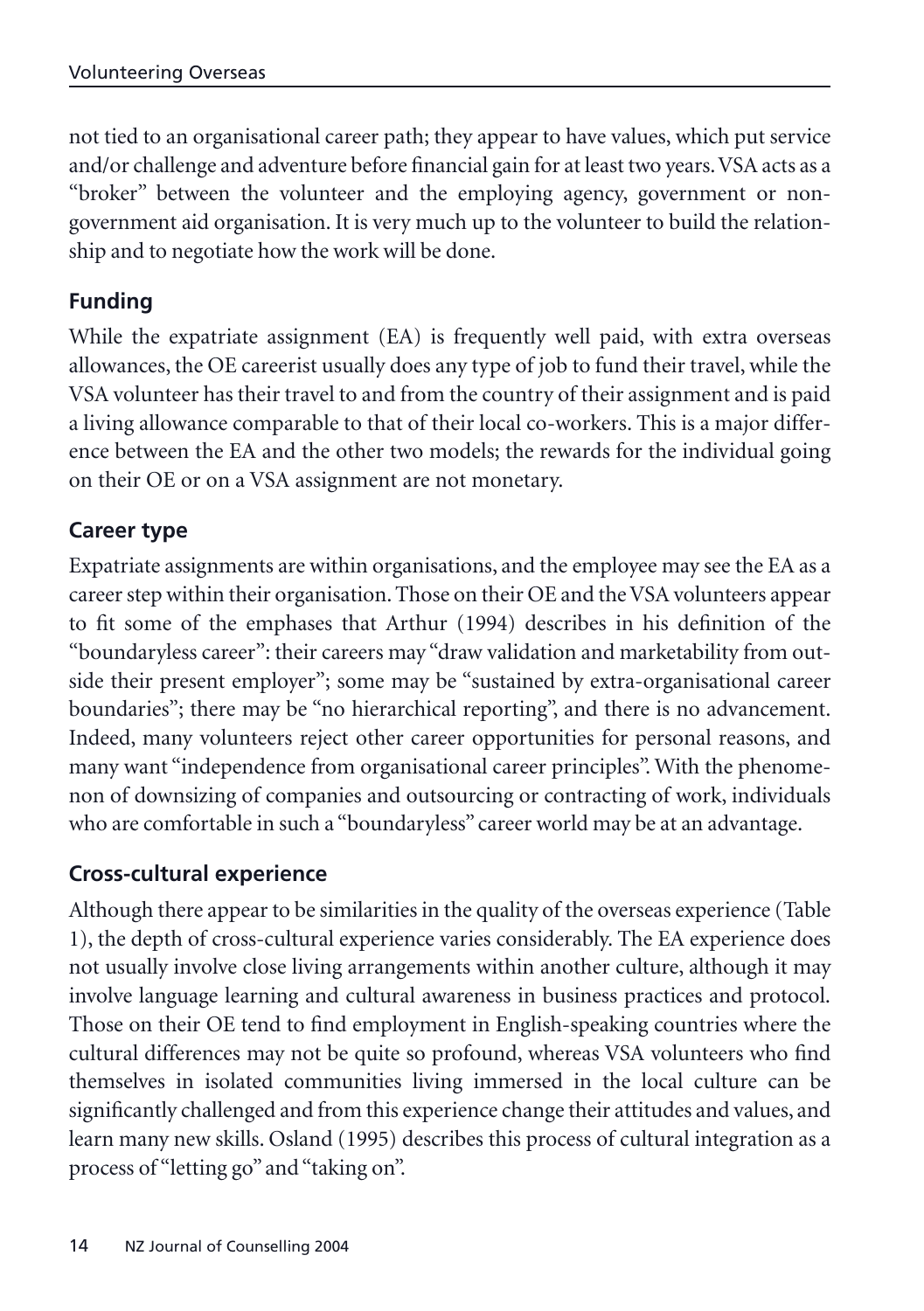Three cases from the cohort study data illustrate the "letting go":

*I wrote down my first impressions and it sounds like I was a naive twit. Yes I was shocked at cultural differences and the power that the medical people and allied health people have over the patients.* **Physiotherapist, Vietnam.** 

*Yes, everything belongs to everyone but they don't share knowledge with each other and this was one of the difficulties we found, they won't share it. It is sort of a power game. It took a while to get our heads round that. It was so totally different to our culture. All the possessions are shared but not knowledge.* Agricultural educator, Vanuatu.

*It is about losing face … and I know I had to learn to not show it. They would say, "She is hot hearted," like grumpy, so I think I learned it does no good.*

Desktop publisher, Laos.

And three cases illustrate the "taking on":

*I was accepted into the community completely, literally, when I rented a house; my landlord lived behind me and I became part of his family and that is how they treated me.* Educational administrator, Cambodia.

*People were just so friendly. We got involved in the community straight away. And the local people were great. We couldn't get to town easily so we didn't have much social life with the other volunteers that were there. We learned heaps about the culture and the way of life, it was very special.* Specialist educator, PNG.

*I built a good trusting relationship with Mrs K and got a better handle on the country and the way things worked and what wasn't OK.* Journalist, PNG.

The study also provided considerable data in relation to the skills and changes the VSA assignment facilitated in such a cross-cultural environment (Figure 1). Such breadth and depth of reported changes or outcomes could be termed "significant", and is described in depth elsewhere (Hudson, 2004).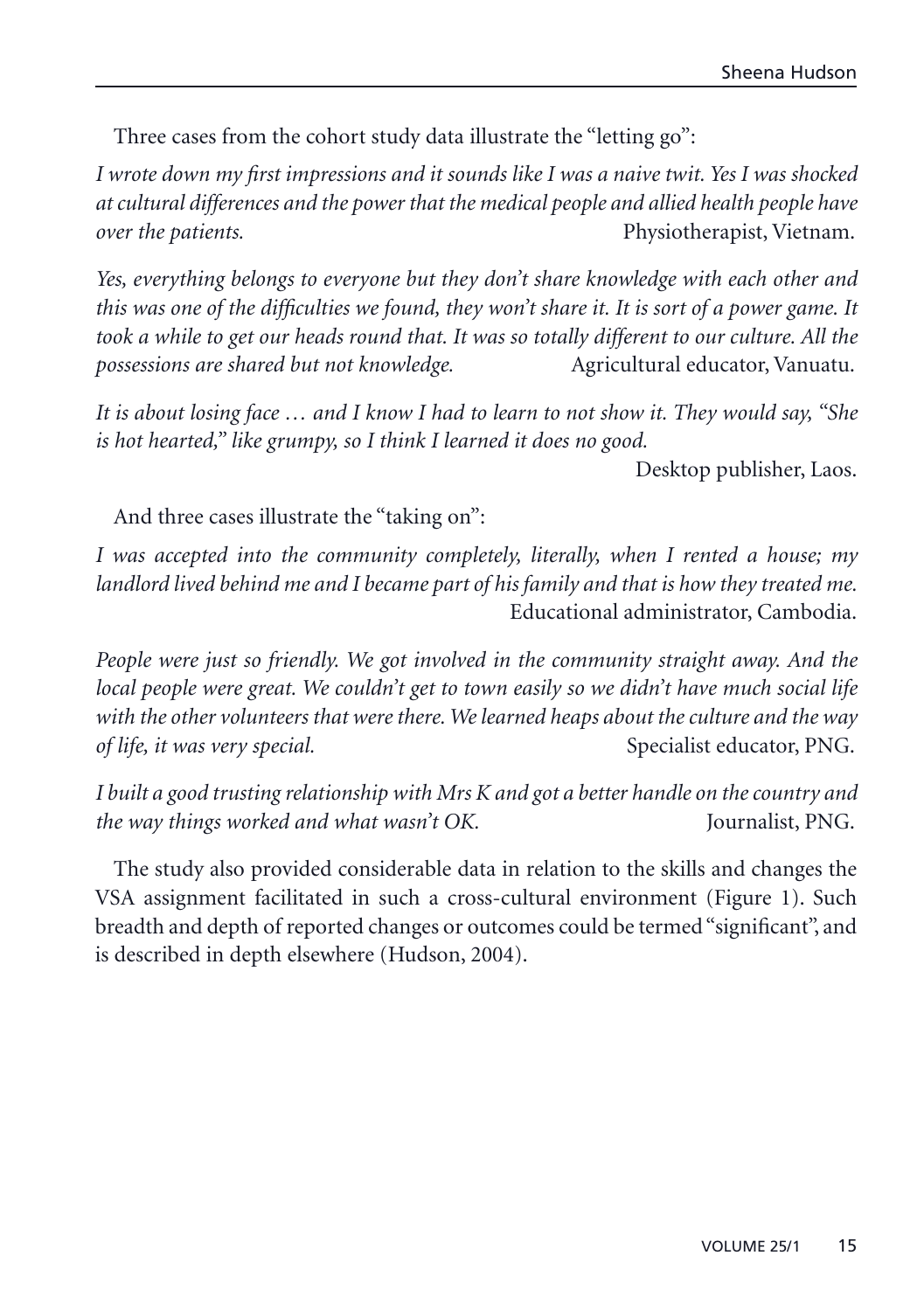



### **Conclusion**

Inkson et al. (1997) suggested that the OE experience is an important means of "knowledge acquisition, individual enrichment and national human resource development". This article has suggested that volunteering overseas as an aid worker is equally important for such aspects of career development.

VSA volunteers choose to go for a variety of reasons, and on the whole their expectations and desired outcomes are fulfilled. For some, particularly those who are under 40, the VSA experience is a career step or episode that helps them decide on a future career in development or aid work. For others, mostly those over 50, it is the realisation of a dream, and for a third group it is a time of adventure in another culture. All of the participants want some kind of challenge.

The fact that VSA volunteers take part in an international career episode, which they deem successful, suggests they appear to be well-positioned to cope with the changing world of employment and be comfortable participants within the paradigm of the "New Career". Gender appears to have no impact on this group's ability to choose career direction.

This article suggests that individuals who choose to volunteer for VSA may expect